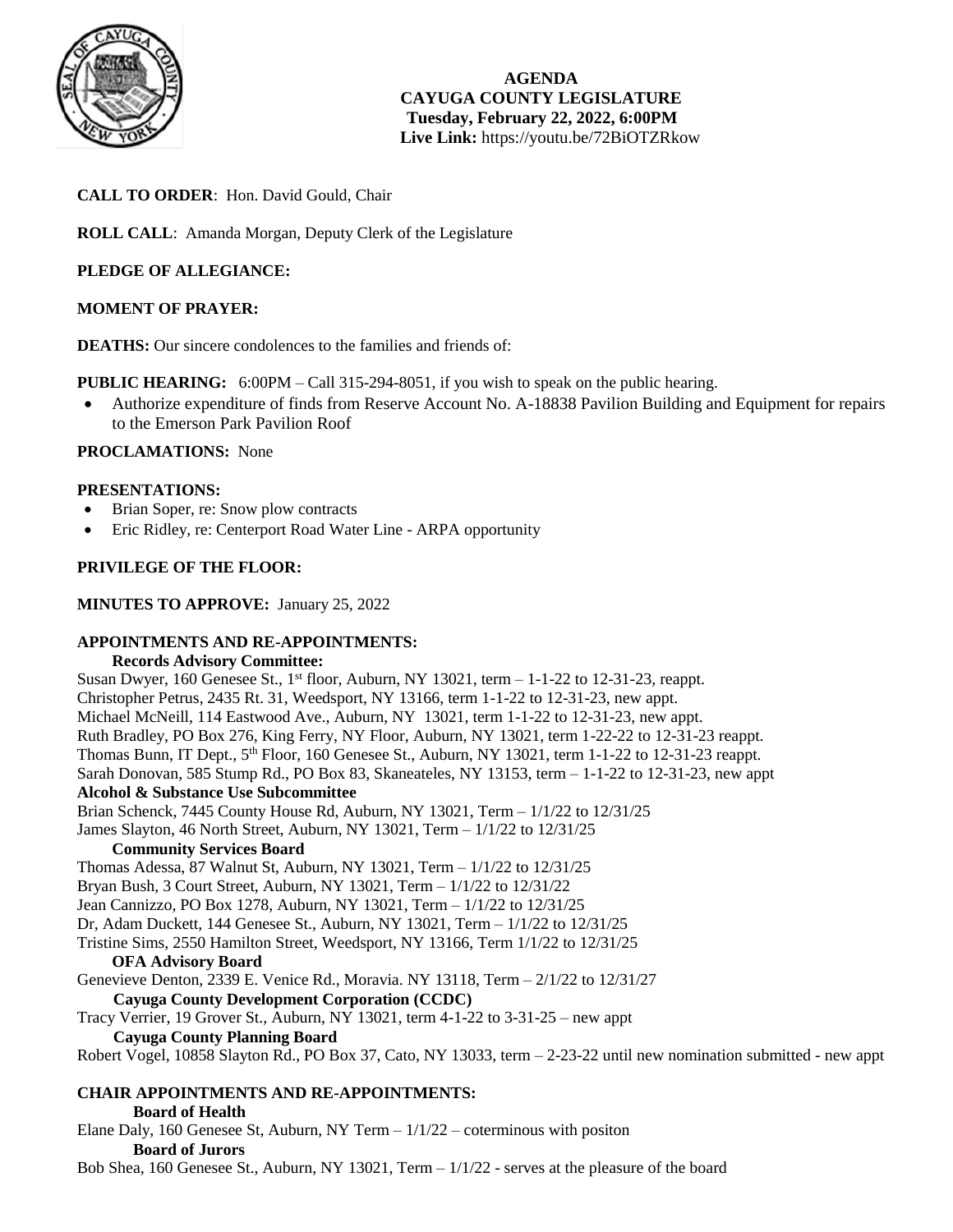#### **Cayuga County Convention and Visitors Bureau**

Heidi Nightengale, 160 Genesee St., Auburn, NY 13021, Term – 1/1/22 – 12/31/23 **CCIDA**  Bob Shea, 160 Genesee St., Auburn, NY 13021, Term – 1/1/22 – serves at the pleasure of the board  **CCPUSA**  Bob Shea, 160 Genesee St., Auburn, NY 13021, Term – 1/1/22 – 12/31/25 John Montone, 159 Lake Ave, Auburn, NY 13021, Term – 1/1/22 – 12/31/25 John Camardo**,** 12 Tubman Lane, Auburn, NY 13021, Term – 1/1/22 – 12/31/25 Paul Pinckney, 2035 Pinckney Rd, Auburn, NY 13021, Term – 1/1/22 – 12/31/25 Fred Kerr, 2 Sheridan St., Auburn, NY 13021, Term – 1/1/22 – 12/31/25 Dennis Zach, 254 North Street, Auburn, NY 13021, Term – 1/1/22 – 12/31/25 **CEDA** Aileen McNabb-Coleman, 160 Genesee St., Auburn, NY 13021 – Ex-Officio **CNY Regional Market** Tricia Kerr, 160 Genesee St., Auburn, NY 13021, Term  $-1/1/22$  – serves at the pleasure of the board **Cornell Cooperative** Tricia Kerr, 160 Genesee St., Auburn, NY 13021, Term – 1/1/22 – serves at the pleasure of the board **Fire Advisory Board**  Mark Strong, 160 Genesee St., Auburn, NY 13021, Term – 1/1/22 – 12/31/22 Fish & Wildlife Management Board Hans Pecher, 160 Genesee St., Auburn, NY 13021, Term – 1/1/22 – 12/31/23 **Health Insurance Consortium Board** Lynn Marinelli, 160 Genesee St., Auburn, NY 13021, Term – 1/1/22 to 12/31/22 Elane Daly, 160 Genesee St., Auburn, NY 13021, Term – 1/1/22 to 12/31/22 **Inter County Association of Western NY**  Jim Basile, 160 Genesee St., Auburn, NY 13021, Term - 1-1-22 to 12-31-22 Bob Shea, 160 Genesee St., Auburn, NY 13021, Term – 1-1-22 to 12-31-22  **Local Emergency Planning Committee** Mark Strong, 160 Genesee St., Auburn, NY 13021, Term – 1/1/22 – 12/31/22 **OFA Advisory** Elane Daly, 160 Genesee St., Auburn, NY 13021, Term – Ex-Officio (Chair HHS) Dave Gould, 160 Genesee St., Auburn, NY 13021, Term – Ex-Officio (Chairman of Leg) **Owasco Lake Watershed Council**  Aileen McNabb-Coleman, 160 Genesee St. Auburn, NY 13021, Term – Ex- Officio  **Parks Commission** Jim Basile, 160 Genesee St., Auburn, NY 13021, Term 1/1/22 – coterminous with positon **Soil and Water** Tricia Kerr, 160 Genesee St., Auburn, NY 13021, Term – 1/1/22 – 12/31/22 Lydia Patti Ruffini, 160 Genesee St., Auburn, NY 13021, Term - 1/1/22 – 12/31/22 **Syracuse Airport Regional Authority Advisory Board**  Michael Chapman, 11290 Myers Rd., Cato, NY 13033, Term 1/1/22 – 12/31/22 **Traffic Safety Board**  Mark Strong, 160 Genesee St., Auburn, NY 13021, Term – 1/1/22 to 12/31/24 **Water and Sewer**  Bob Shea, 160 Genesee St., Auburn, NY 13021, Term – 1/1/22 to 12/31/24 **COMMUNICATIONS AND ANNOUNCEMENTS:** None **CCC REPORT:** Dr. Durant

#### **COMMITTEE REPORTS & INDIVIDUAL LEGISLATORS' REPORTS:**

#### **CHAIRMAN'S REPORT:** David Gould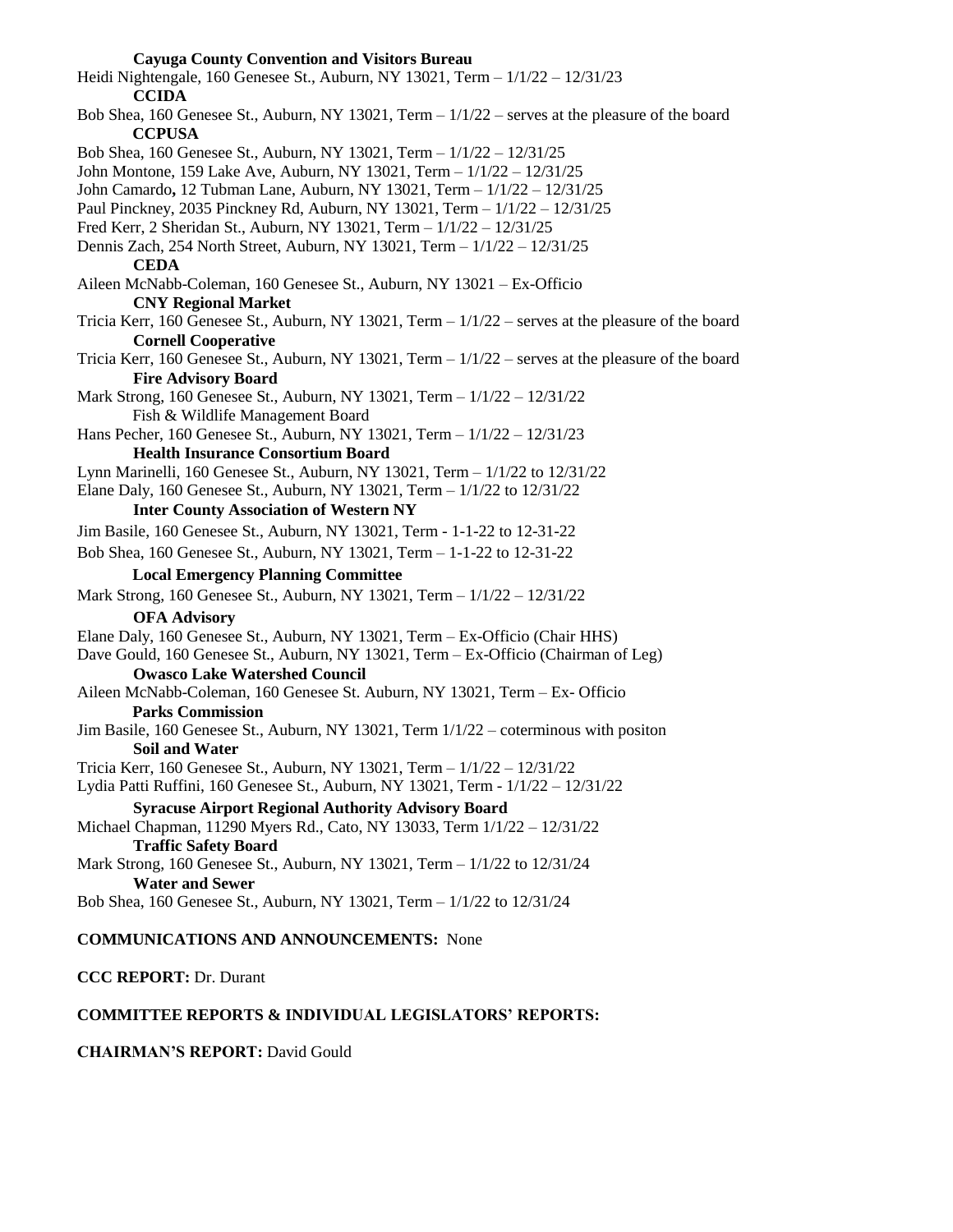#### **CAYUGA COUNTY LEGISLATURE RESOLUTIONS 2-22-22**

# **WAYS & MEANS:**

- 2-22-WM-1 Adopting resolution for an update to Cayuga County Investment Policy, Section Number 18 in the Policy Manual
- 2-22-WM-2 Authorize the Chair of the Legislature to execute an agreement with Corporate Care for the provisions of Employee Assistant Program services
- 2-22-WM-3 Authorizing correction of tax errors in the Town of Moravia
- 2-22-WM-4 Adjusting salary of Deputy Human Resource Administrator

# **HEALTH & HUMAN SERVICES:**

- 2-22-HH-1 Authorizing the Chair of the Cayuga County Legislature and the Director of the Office for the Aging to sign annual contracts with various subcontractors.
- 2-22-HH-2 Authorizing the Health Department to enter into contract with Birinie Bus for Transportation of Preschool Physically Handicapped Children for Remainder of 5 year Award
- 2-22-HH-3 Authorizing the Chairman of the Legislature and the Public Health Director to enter into a contract with East Hill Family Medical, Inc. & Finger Lakes Community Health for the provision of STD Services
- 2-22-HH-4 Authorizing the Chairman of the Legislature and the Public Health Director to enter into a five year contract with New York State Department of Health (NYSDOH) to participate in the Childhood Lead Poisoning Prevention Program (CLPPP+) and accept funding associated with the grant for the Period 10/01/2021 through 09/30/2026
- 2-22-HH-5 Authorizing the Chairman of the Legislature and the Public Health Director to enter into a five-year grant contract with New York State Department of Health (NYSDOH) for the Healthy Neighborhoods Program and accept funding associated with the grant
- 2-22-HH-6 Authorizing the Chairman of the Legislature and the Commissioner of Social Services to Enter into a Contract with Cayuga Centers for Family Preservation Program, Family Support Program, Enhanced Foster Parent Support Program, and MST.
- 2-22-HH-7 Authorization to enter into a contract with Cayuga Centers for the provision of four (4) respite beds.
- 2-22-HH-8 Authorizing the Chairman of the Legislature and the Commissioner of Social Services to Enter into a Contract with Cayuga Centers for the Provision of Supervision & Monitoring Services
- 2-22-HH-9 Authorizing the Chairman of the Legislature and the Commissioner of Social Services to Enter Into a 2-Year Contract with Chapel House (Temporary Homeless Shelter for Men)
- 2-22-HH-10 Authorizing the Chairman of the Legislature and the Commissioner of Social Services to Enter into a Contract with Children's Home of Wyoming Conference for the Recruitment, Training and Retention of Foster Parents
- 2-22-HH-11 Amending the Social Services 2022 Budget to Accept 100% Federal Funding from the Flexible Fund for Family Services (FFFS)
- 2-22-HH-12 Authorizing the Commissioner of Social Services to Fill Human Services Examiner Position in the Department of Social Services
- 2-22-HH-13 Authorizing the Commissioner of Social Services to enter into a Support and Maintenance Agreement with Qmatic Corporation for maintenance of software installed in Intake Unit of Department of Social Services
- 2-22-HH-14 Authorizing the Chairman of the Legislature and Commissioner of Social Services to enter into a Contract with Salvation Army Pathway of Hope for Case Management of TANF Clients (100% Funded)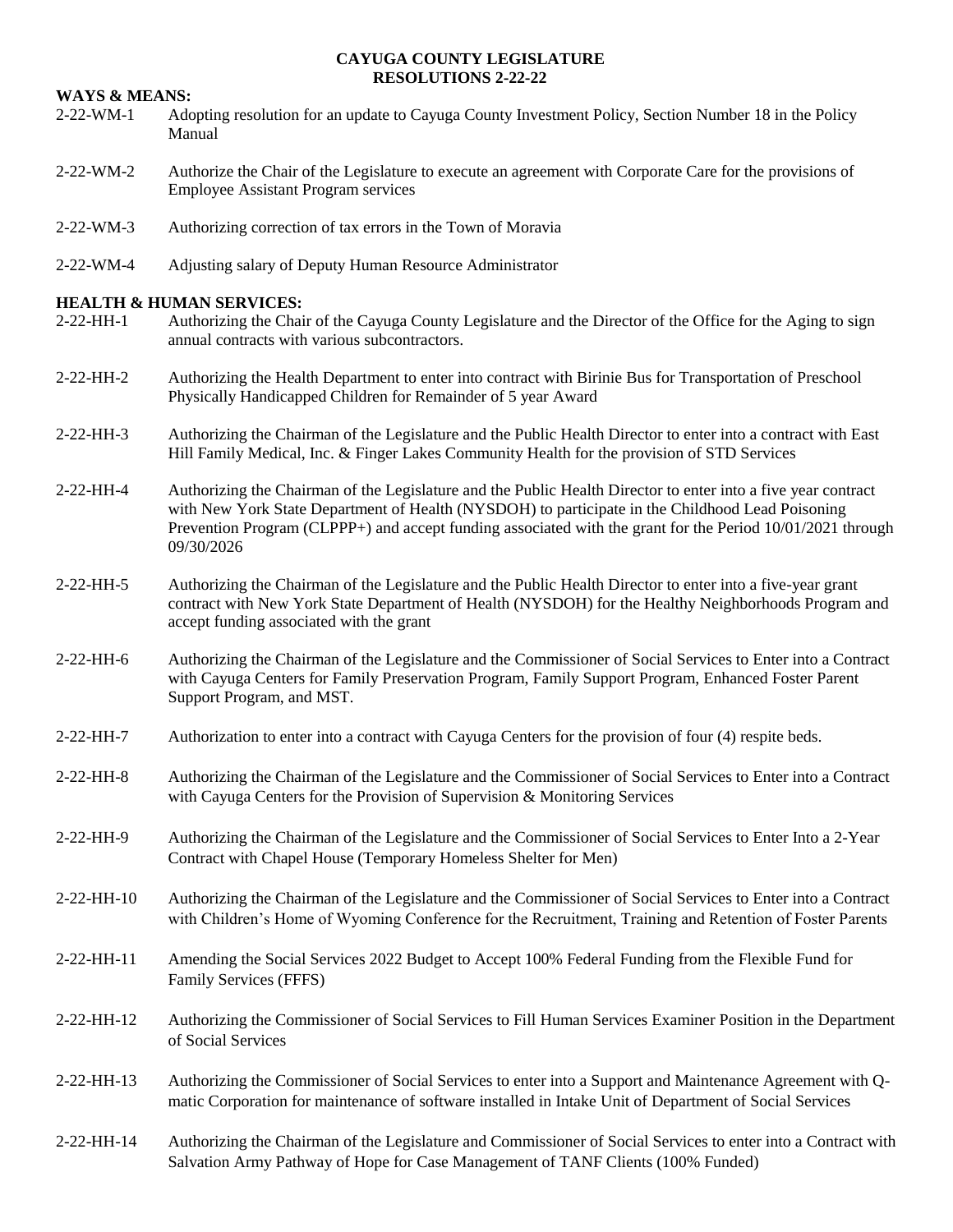- 2-22-HH-15 Authorizing the Chair of the Legislature and the Director of Community Services to Enter into a Contract with Cayuga Centers for FFT and SafeCare.
- 2-22-HH-16 Authorizing the Cayuga County Community Mental Health Center to accept additional state aid

# **GOVERNMENT OPERATIONS:**

- 2-22-GO-1 **(No motion @ Ways)** County Legislature establish a Capital H Account to support a multi-phase/multi-year digital \$4 million project called Dreams (Digital Records Electronic Access Management System) and to fund it using a combination of two sources; American Rescue Plan Act (ARPA) Funds, and Local Government Records Management Improvement Fund Shared Service Grants.
- 2-22-GO-2 Authorizing a contract between Records Retention Center and the Dept. of Health & Human Services (HHS) to increase the reimbursement rate for shredding services.
- 2-22-GO-3 Amending the Cayuga County Emergency Closing Policy

# **PLANNING:**

- 2-22-PL-1 Authorizing the Chair of the Legislature to execute an agreement between the Finger Lakes Institute and Cayuga County for the implementation of the FY 2022 Owasco Watershed Monitoring Program
- 2-22-PL-2 Authorizing the Chair of the Legislature to execute an agreement between the Cayuga Lake Intermunicipal Organization and Cayuga County for the FY 2022 Cayuga Lake Watershed Manager Program
- 2-22-PL-3 Authorizing the Chair of the Legislature to execute an agreement between the Community Science Institute and Cayuga County for the implementation of the FY 2022 Cayuga Lake Stream Monitoring Program
- 2-22-PL-4 Authorizing the Chair of the Legislature to execute an agreement between the Community Science Institute and Cayuga County for the implementation of the FY 2022 Cayuga Lake HABS Monitoring Program
- 2-22-PL-5 Authorizing a contract execution with the Oswego County Soil and Water Conservation District Alliance to Cayuga County, State Fiscal Years 2021 – 2022 Funding

#### **PUBLIC WORKS:**

- 2-22-PW-1 Authorizing the Buildings and Grounds Department to hire a part time Building Maintenance Mechanic
- 2-22-PW-2 **(PULLED)** Authorizing the replacement of the roof on the Hardenberg Building
- 2-22-PW-3 Authorization to extend bids
- 2-22-PW-4 Authorization to approve 2022 paving list
- 2-22-PW-5 Authorization for the Highway to purchase highway equipment
- 2-22-PW-6 Authorization to approve 2022 surface treatment list
- 2-22-PW-7 Authorizing the Ward W. O'Hara Agricultural Museum to accept the donation of 2 picnic shelters from the Cayuga County Agricultural Museum Commission
- 2-22-PW-8 Authorizing an increase in boat slip rental fees at Emerson Park
- 2-22-PW-9 Authorizing an increase in salary for Part Time Museum Aides at the Ward O'Hara Agricultural Museum
- 2-22-PW-10 Authorizing the hiring of seasonal staff for the Parks & Trails Department for the 2022 season
- 2-22-PW-11 Authorizing the transfer of function of position from Buildings and Grounds to the Parks & Trails Department
- 2-22-PW-12 Authorize expenditure of finds from Reserve Account No. A-18838 Pavilion Building and Equipment for repairs to the Emerson Park Pavilion Roof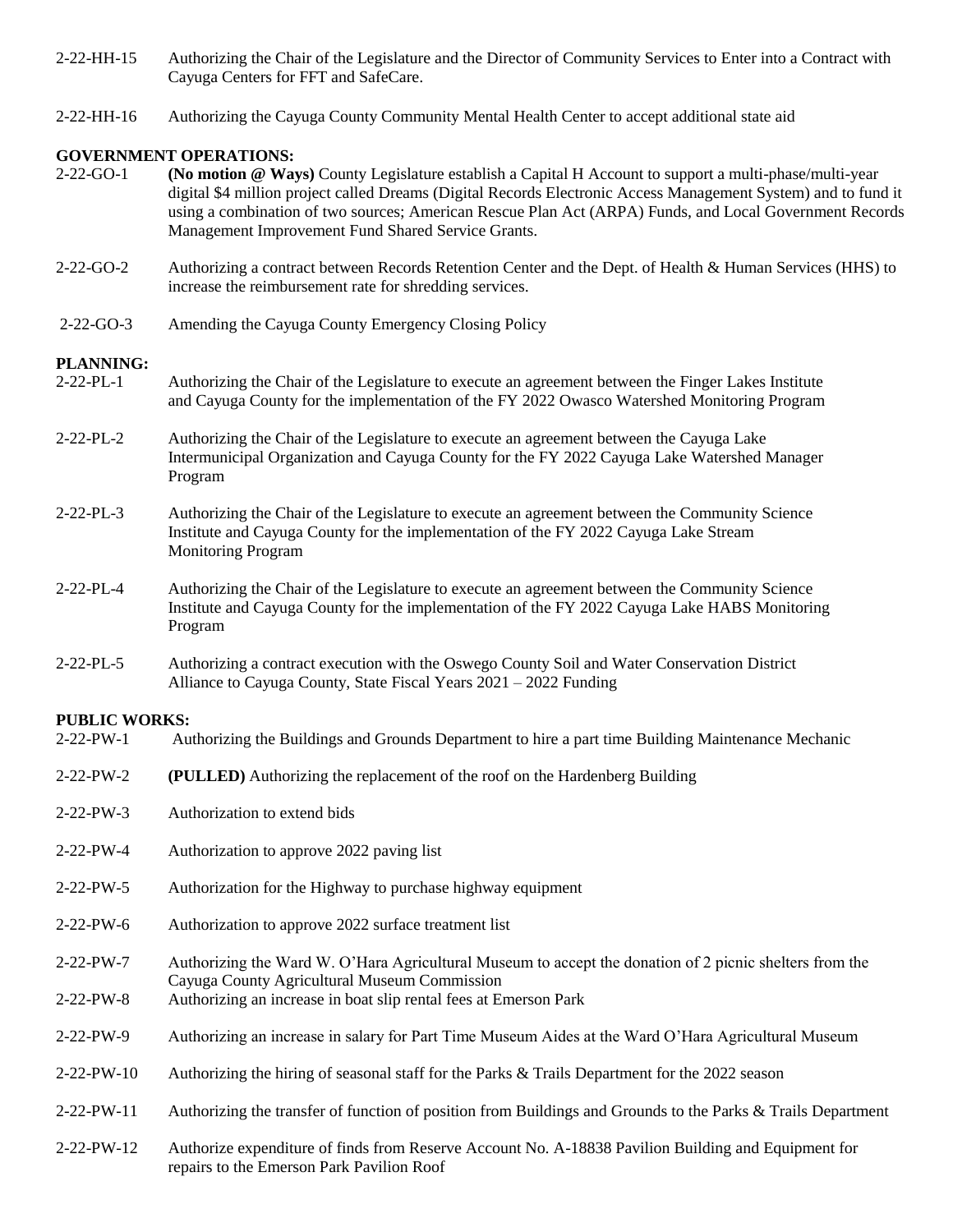#### **JUDICIAL & PUBLIC SAFETY:**

| $2 - 22 - JP -1$  | Authorization to sign a contract with PlanIt schedule to provide scheduling software and services to the<br>Cayuga County E-911 Center.                                                                                                                                                                                             |  |  |  |
|-------------------|-------------------------------------------------------------------------------------------------------------------------------------------------------------------------------------------------------------------------------------------------------------------------------------------------------------------------------------|--|--|--|
| $2 - 22 - JP -2$  | Authorization to fill a Supervising Emergency Services Dispatcher position due to a promotion.                                                                                                                                                                                                                                      |  |  |  |
| $2 - 22 - JP -3$  | Authorization to enter into a contract between the County And Western New York Polygraph Services, Inc.                                                                                                                                                                                                                             |  |  |  |
| $2 - 22 - JP -4$  | Authorization to fill one (1) Probation Supervisor Title in the Cayuga County Probation Department                                                                                                                                                                                                                                  |  |  |  |
| $2 - 22 - JP - 5$ | Authorize the Sheriff to fill two (2) vacant Sheriff Custody Officer Positions in the Custody Division of the<br>Cayuga County Sheriff's Office                                                                                                                                                                                     |  |  |  |
| $2 - 22 - JP -6$  | Authorizing the Cayuga County Sheriff to accept a grant from the U.S. Department of Justice (DOJ) for the<br>"Law Enforcement-Based Victim Specialist Program"                                                                                                                                                                      |  |  |  |
| $2 - 22 - JP -7$  | (AMENDED @ WAYS) Authorizing the Chair of the Legislature and the Cayuga County Sheriff to<br>implement a Body Worn Camera Program within the Sheriff's Road Patrol Division, to create and fill a Clerk<br>Position and to accept a grant from the U.S. Department of Justice (DOJ) to supplement the cost. (2/3 vote<br>required) |  |  |  |

# **LEGISLATURE:**

2-22-LEG-1 Resolution Urging the State of New York to Amend Criminal Justice Reforms

#### **And any other business that may come before the Board**

#### **ADJOURNMENT:** Tuesday, March 22, 2022

**If you have a disability and need accommodations, please call the Clerk of the Legislature's office at 253-1308 at least 48 hours before the scheduled meeting to advise what accommodations will be necessary.**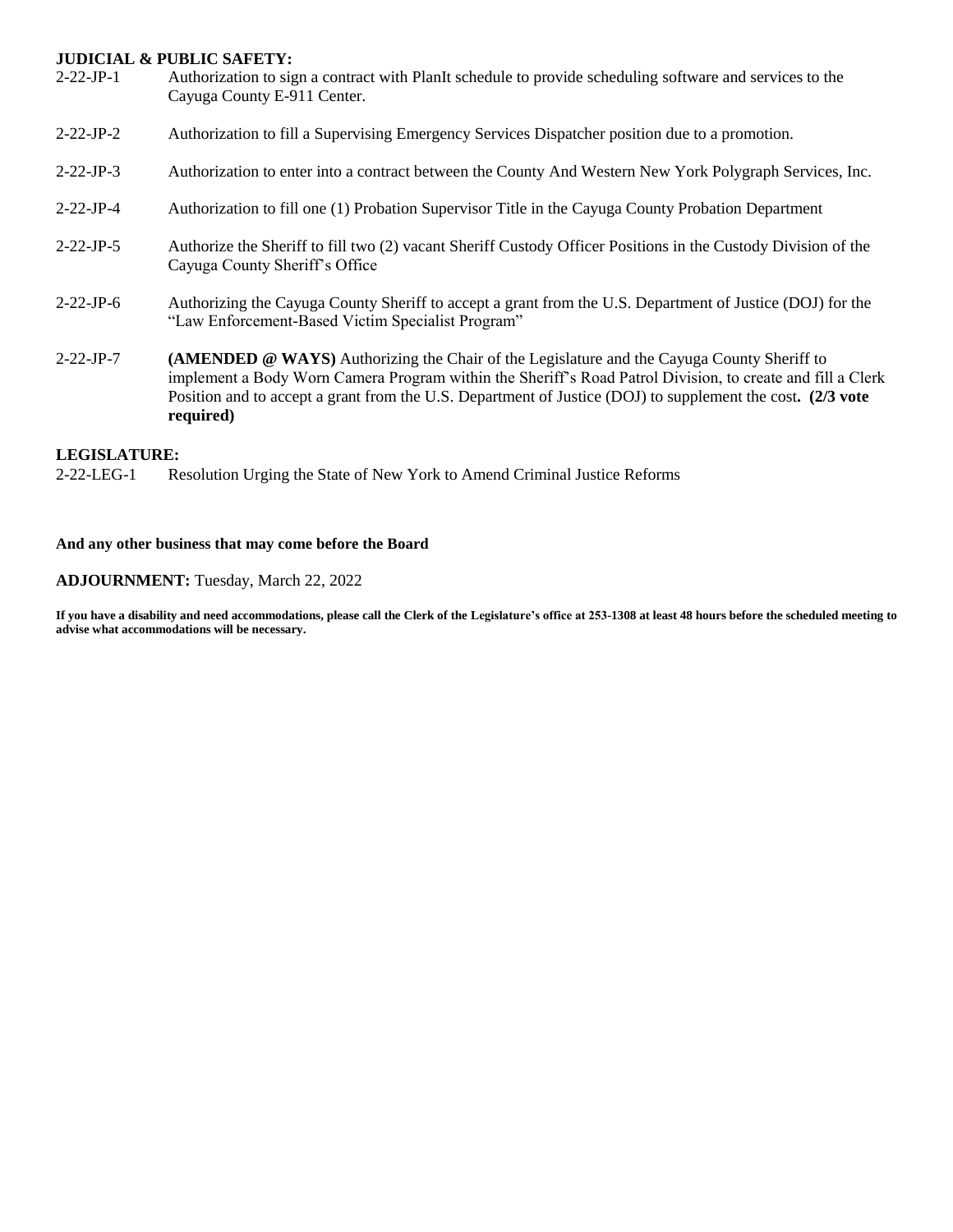# **RESOLUTION NO.** 02/22/22 SHR Body Worn Camera Program & Create and Fill Clerk Position rev

**Authorizing the Chair of the Legislature and the Cayuga County Sheriff to implement a Body Worn Camera Program within the Sheriff's Road Patrol Division, to create and fill a Clerk Position and to accept a grant from the U.S. Department of Justice (DOJ) to supplement the cost.** 

By: Mark Strong, Chair, Judicial and Public Safety Committee Hans Pecher, Chair, Ways and Means Committee

WHEREAS, the Cayuga County Sheriff's Office seeks to implement a Body Worn Camera program within the Sheriff's Road Patrol Division in an effort to provide the best evidence for criminal prosecution, to reduce civil liability, to encourage policy compliance, to better protect the citizens they serve and the officers that utilize them, and to provide transparency of operations; and

WHEREAS, Axon Enterprise Inc. will supply thirty-three (33) Body Worn Cameras, charging stations, equipment, data storage and software to implement the Body Worn Camera program within the Cayuga County Sheriff's Road Patrol Division over a five (5) year period for a total cost of \$227,551.50 with a yearly cost of \$44,960.30; and

WHEREAS, the implementation of this program would require the and addition of a Civilian Clerk position within the Sheriff's Office to handle retention, redaction, and legal discovery of the video data that would be created by the implementation of the program at a probationary cost of \$43,662 in year one; and

WHEREAS, the Cayuga County Sheriff's Office has been awarded a total of \$66,000 over a three (3) year period, to offset a portion of the cost of the cameras and the additional clerk, by the U.S. Department of Justice Small Rural Tribal Body Worn Camera Program; now therefore be it

RESOLVED, that the Chair of the Cayuga County Legislature, and the Cayuga County Sheriff, enter into a five (5) year contract with Axon Enterprise Inc. to supply thirty-three (33) Body Worn Cameras, charging stations, equipment, data storage, and software to implement the program within the Cayuga County Sheriff's Road Patrol Division; and be it further

RESOLVED, that the Cayuga County Legislature is authorized to create one Clerk position, Grade 5, within the Sheriff's Custody Division; and be it further

RESOLVED, that the newly created Clerk position be placed within the Sheriff's Employee's Association of Cayuga County (SEACC) bargaining unit; and be it further

RESOLVED, that the Sheriff is authorized to fill the position upon approval of this resolution; and be it further

RESOLVED, that this position be filled in accordance with the Civil Service Rules and Regulations and the Policies of Cayuga County; and be it further

RESOLVED, that the Sheriff be authorized to accept the grant funding from the U.S. Department of Justice's Small Rural Tribal Body Worn Camera Program in the amount totaling \$66,000 over three (3) years to implement this program; and be it further

RESOLVED, that the fund balance be utilized to offset the costs associated with the implementation of Body Worn Camera Program, that are not covered by the afore mentioned grant, for the remainder of 2022; and be it further

RESOLVED, that the Finance Director be authorized and directed to amend the Cayuga County Sheriff's Office 2022 budget in the following manner: